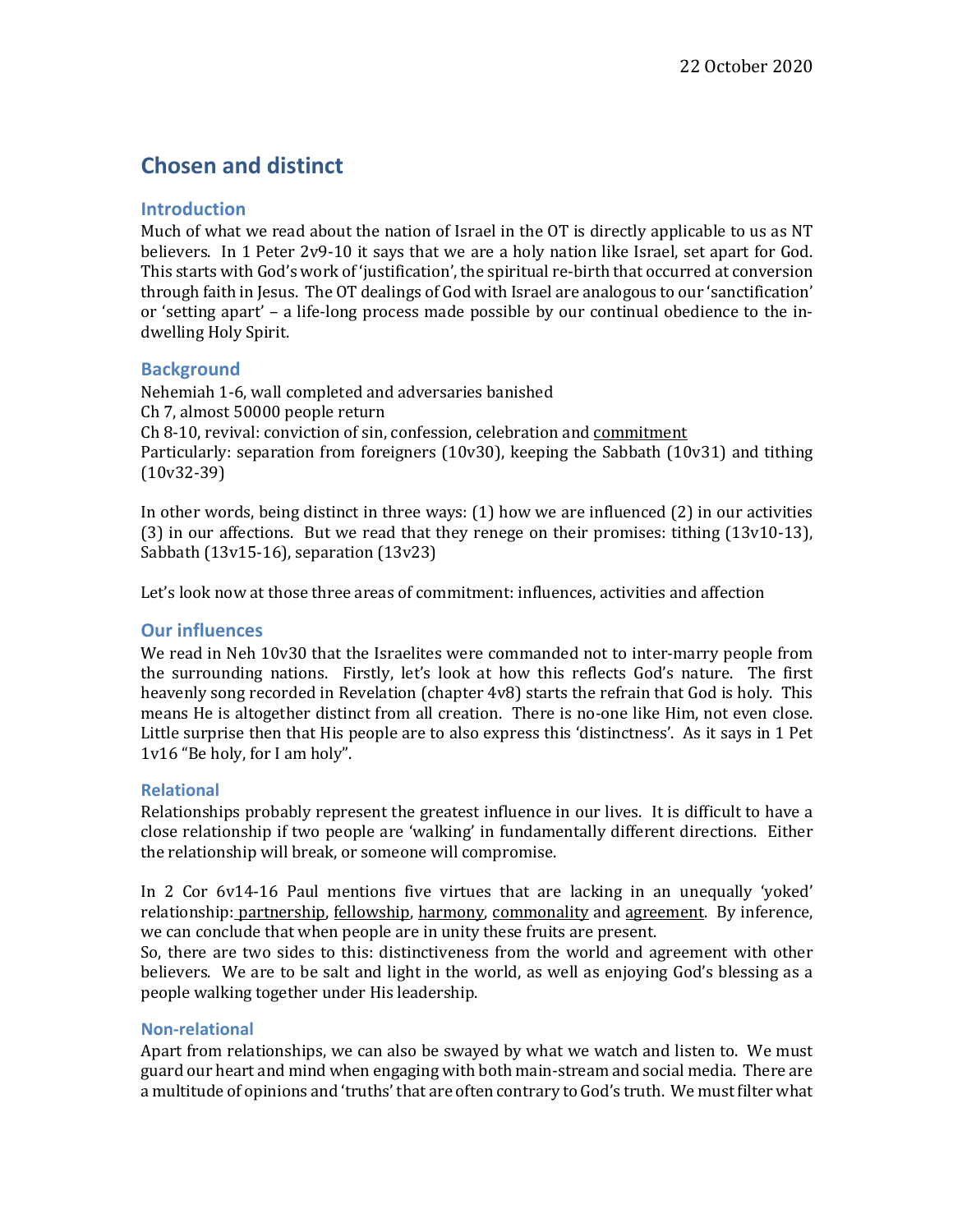we see and hear through scripture, not allowing ourselves to be drawn into a worldly paradigm. 

In 2 Tim 4v3-4 Paul said that in the end times people would find 'teachers' to tell them what they want to hear. The media is one of the primary means by which we are 'taught', mostly in a way that is contrary to God's best for us.

Rom  $12v2$  warns about being conformed to the world, but rather to be transformed by the renewing of our mind so that you can know the will of God. The inference being that without God's power and truth at work in our lives **we will** think the way the world does.

#### **Our activities**

God is good and cares for us (Ps  $119v68$  and 1 Peter  $4v7$ )

The other nations were trading on the Sabbath and they were entitled to do so. However, God had instructed Israel not to. Apart from the practical need for rest, it emphasised a continual trust in God's provision.

Starting at creation, God promised to meet all our needs. He gave Adam and Eve all they needed, together with instructions on how to partner with Him to extend His kingdom – **nothing has changed**. Unfortunately, our tendency to grasp for those things that we feel God has kept from us is something that has also carried on from the garden.

Sabbath is a continual reminder that the good in our lives comes from God and not our activity (see James  $1v17$ ). The one day of deliberate rest, makes us aware of His provision in the other six.

Jesus said Sabbath was made for man, not man for the Sabbath (Mk  $2v27$ ). In the New Covenant, this Sabbath rest is continual not once a week. We can live in a constant place of knowing God's provision and rest, even when circumstances contend and tempt us to strive and worry.

Hebrews 3 & 4 uses the promised land as an OT picture of NT rest. The admonishment is that Israel did not enter into God's rest because of unbelief - the promise was not realised because it was not 'mixed with faith'. The other specific episode referenced is where the Israelites complained because of the lack of water in the wilderness – they contended with God. They 'hearts were hard' with respect to God's provision. As an orphan-spirited people they expected the worst, so either complained about lack or strived to get.

For us therefore, the everyday rest that God has promised is entered into by faith. We must believe that a life free of striving and grasping is possible because of God's abundant provision.

#### **Our affections**

The Israelites committed to tithing, but then didn't do it. Let's just be clear from the outset, tithing is not really about giving money to God or to those in need. Giving money according to God's instruction is all about our affections. God alone is worthy of worship because of His nature (Rev  $4v11$ ) and His works (Rev  $5v12$ )